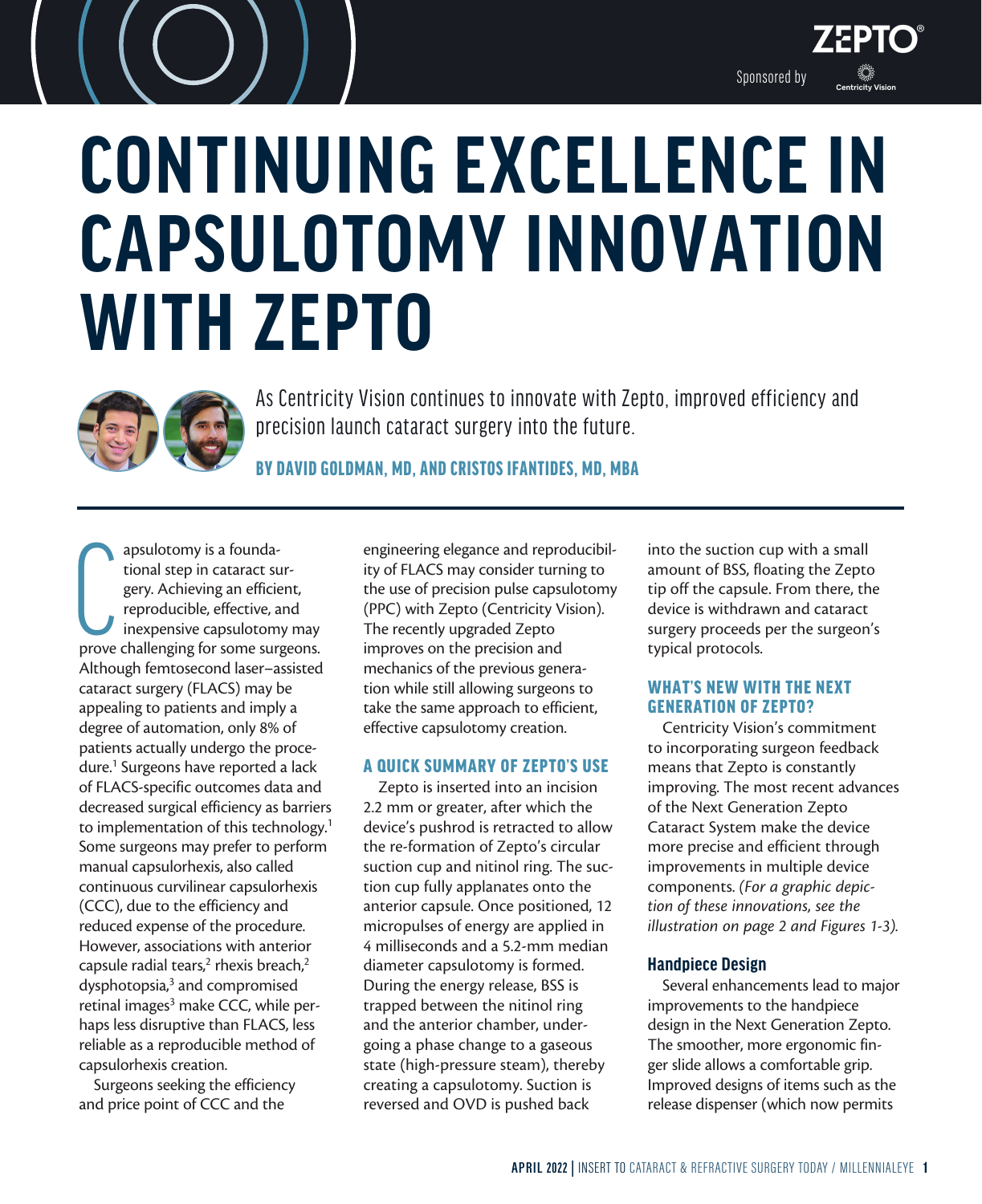**ZEPTO®** Sponsored by

> more consistent suction) and the addition of a luer-activated one-way valve (thus removing a step from the procedure itself) resulted in improved efficiency and a shorter learning curve.

## **Nitinol Ring**

With the Next Generation nitinol ring design, the 12 micropulses of

energy released by the nitinol ring are applied more consistently, thereby creating a uniformly strong and symmetrical 360° capsulotomy, eliminating the concerns associated with previous models.

## **Suction Cup**

Creating and maintaining suction

prior to applying energy is one of the most important steps to a successful Zepto capsulotomy. By adding five flow holes to the baffle of the suction cup, the Next Generation Zepto device improves the flow dynamics of various OVDs to the sub-incisional region and reduces roughness of the capsulotomy edge.

# **WELCOME TO THE NEXT GENERATION OF ZEPTO®**

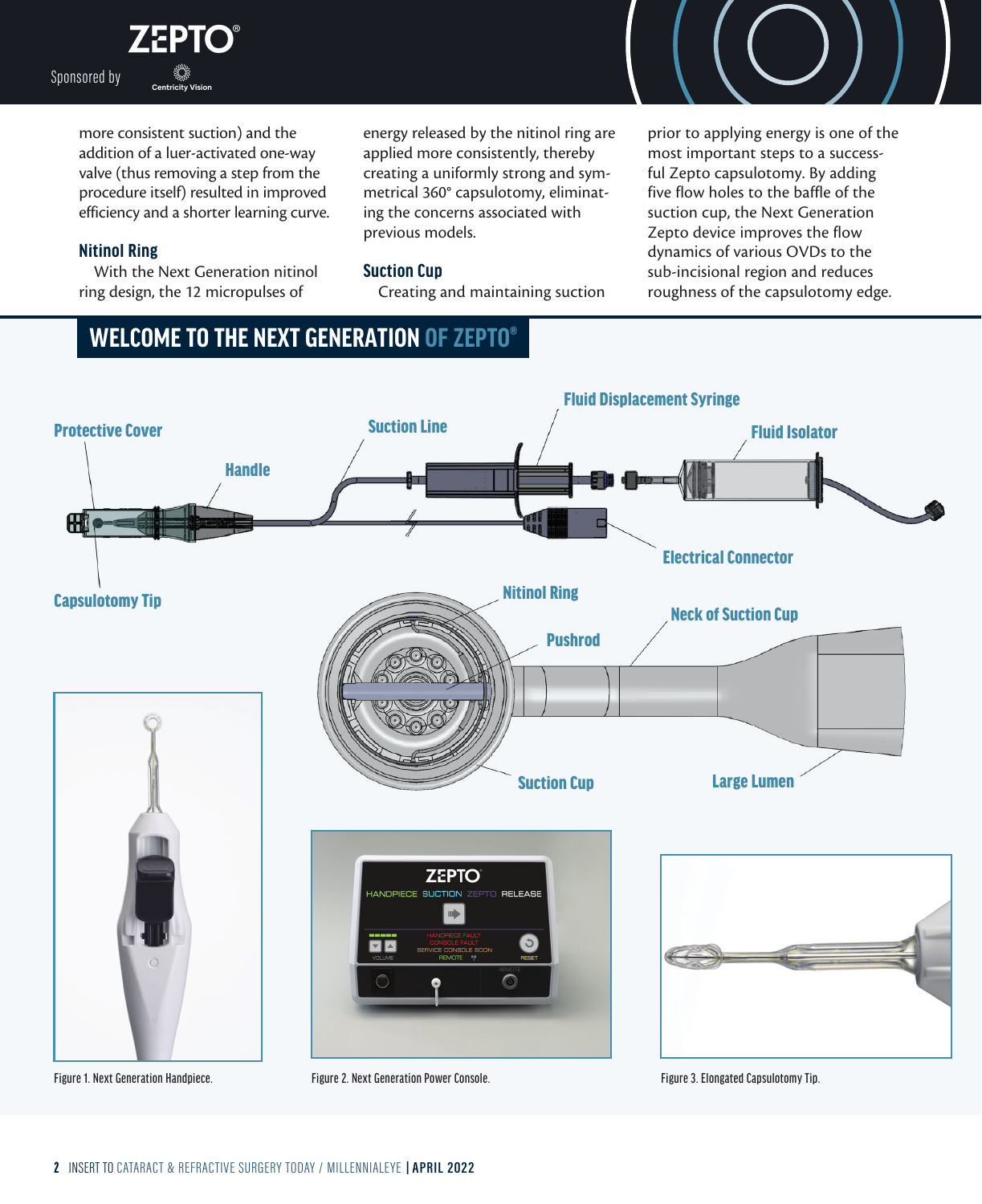The result is a strong and uniform 360° capsulotomy.

## **Power Console**

Underlying all of the improvements to the Next Generation Zepto Cataract System is the improved power console. The new power console employs a single button to advance from suction to energy initiation and offers voice-guided

prompts. The console's ability to run a self-test allows the unit to adjust its output voltage to deliver consistent energy regardless of resistance.

## THE CASE FOR ZEPTO

Our subjective experience, while useful to share with fellow surgeons, may be an insufficient foundation for adopting Zepto into clinical practice. However, there is robust

peer-reviewed literature that outlines the benefits of PPC compared with CCC.

Sponsored by

**EPTO** 

Gundersen et al performed a retrospective chart review of 243 eyes undergoing cataract surgery or refractive lens exchange with either PPC or CCC used during capsulorhexis creation.4 They found that the group undergoing PPC had significantly more patients with minimal

# **BOOTS ON THE GROUND**

Want to hear from high-volume Zepto (Centricity Vision) users about how this technology has positively affected their patient outcomes and OR workflow? Check in here with three Zepto experts.



## **Mark C. Vital, MD Houston Eye Associates Houston**

"Zepto consistently delivers fast, reliable, round, durable, and central capsulotomies that outperform manual and femtosecond laser–assisted capsulotomies in both routine and complex cases. Zepto is portable, simple, and a fraction of the cost of femtosecond platforms. Great for patients, great for surgeons, and an easy decision."



## **Philip C. Roholt, MD Roholt Vision Institute North Canton, Ohio**

"I've used Zepto since FDA 510(K) clearance in 2017. I find that patient fixation is excellent for capsulotomy centration, a feature not available with any other device, including femtosecond lasers. Zepto is easy to use under various conditions, including in patients with shallow chambers and in scenarios with poor capsular visibility due to cortical or dense cataract. Variations in globe or conjunctival anatomy do not limit the use of Zepto. It is my instrument of choice for white cataracts, as it helps avoid creation of the Argentinian flag sign."



## **Becky J. Fredrickson, MD, PhD Houston Eye Associates Houston**

"Zepto is an excellent tool for creating precise, round capsulotomies. It is straightforward to use with a minimal learning curve. Its portability allows for easy transport between operating rooms, thereby aiding efficiency."